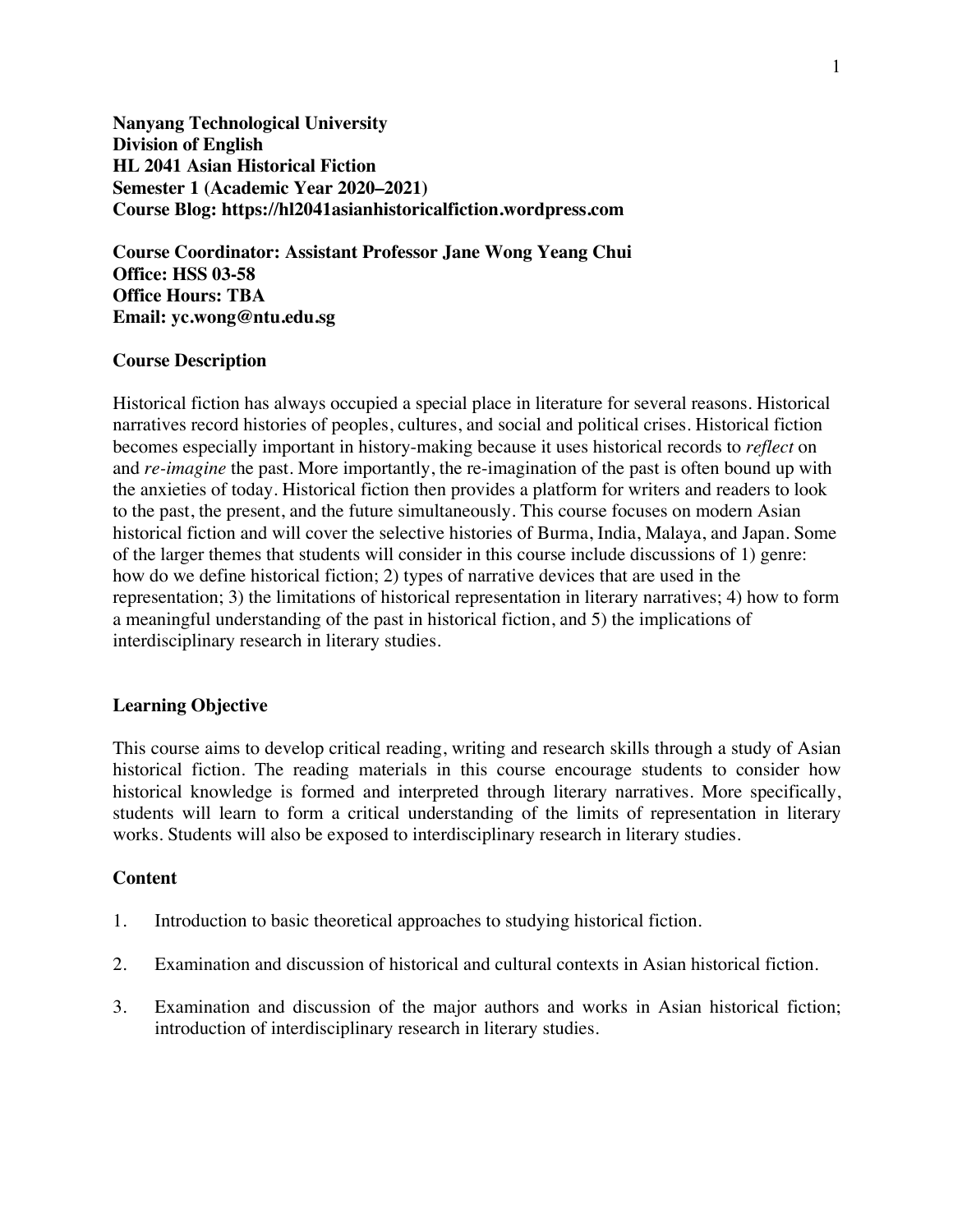4. Students will be expected to participate in class discussions. Each student will also write a literary analysis of about 1800 words related the materials assigned in class. In addition, students will also be required to give a presentation.

# **Important Notes:**

- If you would like to make an appointment for consultation outside of office hours, pls. email me at least 3 working days ahead of time. Please allow at least a day or two for responses to emails.
- Office consultation: Please come prepared with questions so that we can address your concerns effectively and efficiently. Out of consideration for your classmates who may also need consultation time, I will limit consultations to about 20 mins for each student when assignment deadlines are nearing.
- Please observe punctuality in class, and if you have to leave early, pls. let me know ahead of time. As usual, pls. be respectful to your classmates and be sure to turn off all electronic devices during lectures and tutorials.
- **All materials** distributed in class and on the course blog are meant to be used for class lectures and discussions only. They are not to be re-distributed outside of class for any other purposes. If you wish to use the materials for your assignments, you must cite them accordingly.
- You are not allowed to record lectures in any form without permission from the instructors. If you have any special requests regarding this matter, you're welcome discuss your concerns with me.
- If you are unable to attend class, it is your responsibility to check our course blog for updates or announcements that you may have missed.
- Late assignments: written assignments that are submitted late will receive a penalty of half a grade each day (including weekends and holidays); if I do not receive an assignment a week after it is due, you will receive a 0 for the essay.
- Absence in class: if you are absent on the day when an in-class writing assignment is due, you will not be able to make-up for this. Those who are absent for presentations will not have the opportunity to make-up their work in another group's presentation.
- Any attempt at plagiarism will be subjected to university disciplinary action. Please familiarize yourself with the university's academic integrity policies here: http://www.ntu.edu.sg/ai/Pages/academic-integrity-policy.aspx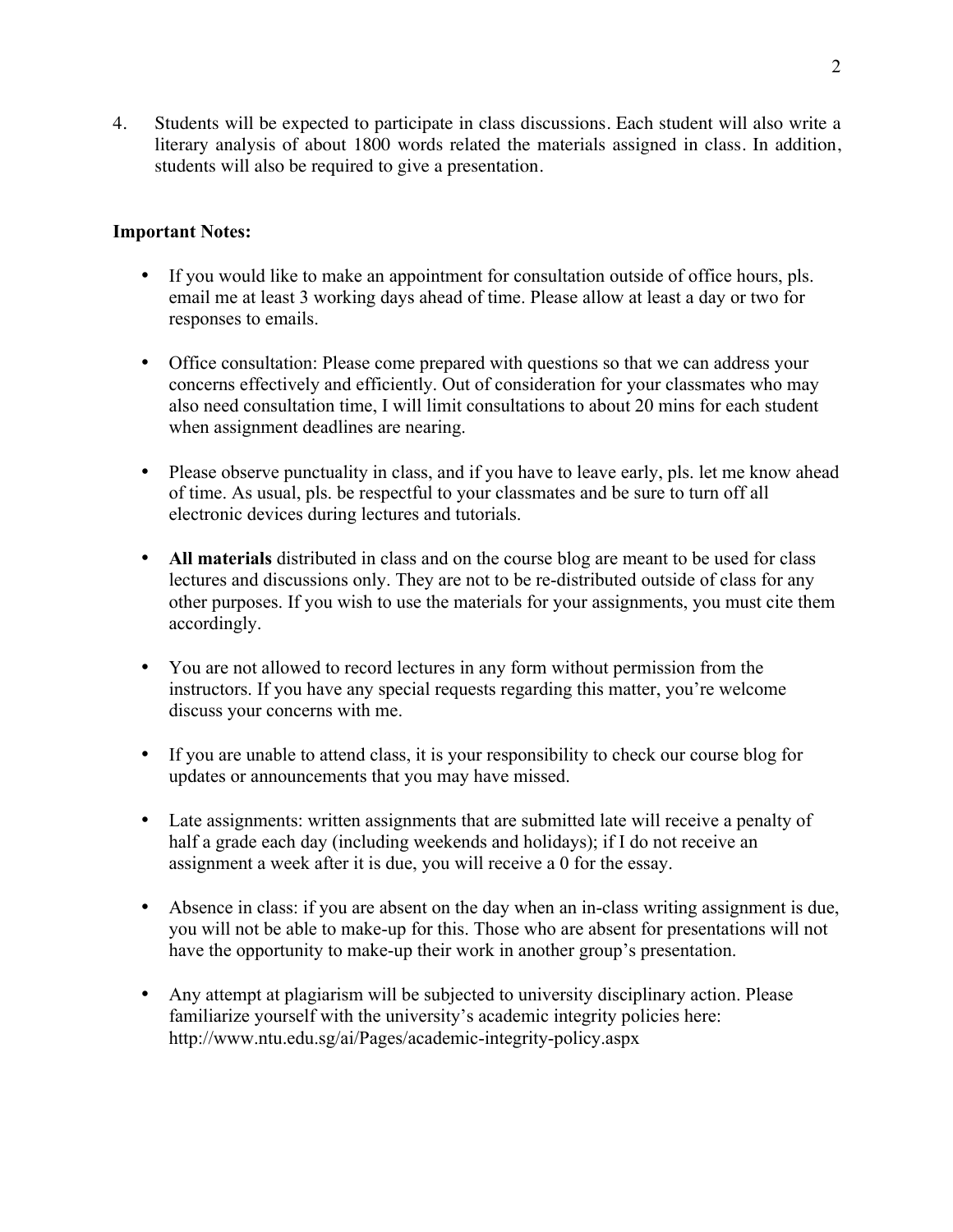| <b>Course Assessment</b>   |                  |
|----------------------------|------------------|
| Presentation               | 20%              |
| Participation              | $10\%$           |
| 2 Short Critical Responses | 30\% (15\% each) |
| <b>Final Essay</b>         | 40%              |

## **Required Texts:**

Orwell, George. *Burmese Days*. New York: Penguin, 2010. ISBN: 0141185376

Tan, Twan Eng. *The Garden of Evening Mists*. New York: Weinstein Books, 2012. ISBN: 1602861803

Mistry, Rohinton. *A Fine Balance*. Vintage. ISBN: 978-1400030651

Murakami, Haruki. *After the Quake*. Vintage. ISBN: 978-0375713279

Viet Thanh Nguyen. *The Sympathizer*. Grove Press. ISBN: 978-0802124944

White, Hayden. *The Content of the Form: Narrative Discourse and Historical Representation.* Baltimore: Johns Hopkins University Press, 1987. (Selections from this work will be posted on the course blog at the beginning of the term. You do not need to purchase this title.)

## **Tentative Course Outline**

| Week                         | Topic                                                                                                                                                   | Deadlines |
|------------------------------|---------------------------------------------------------------------------------------------------------------------------------------------------------|-----------|
| Week 1<br>12 Aug.            | Introduction<br>Excerpts from Hayden White's "The<br>Content of the Form: Narrative Discourse and<br>Historical Representation" (posted on course blog) |           |
| Week 2<br>19 Aug.<br>Vietnam | Viet Thanh Nguyen's <i>The Sympathizer</i>                                                                                                              |           |
| Week 3<br>Vietnam<br>26 Aug. | Viet Thanh Nguyen's The Sympathizer                                                                                                                     |           |
| Week 4<br>Korea<br>2 Sept.   | Viet Thanh Nguyen's The Sympathizer                                                                                                                     |           |